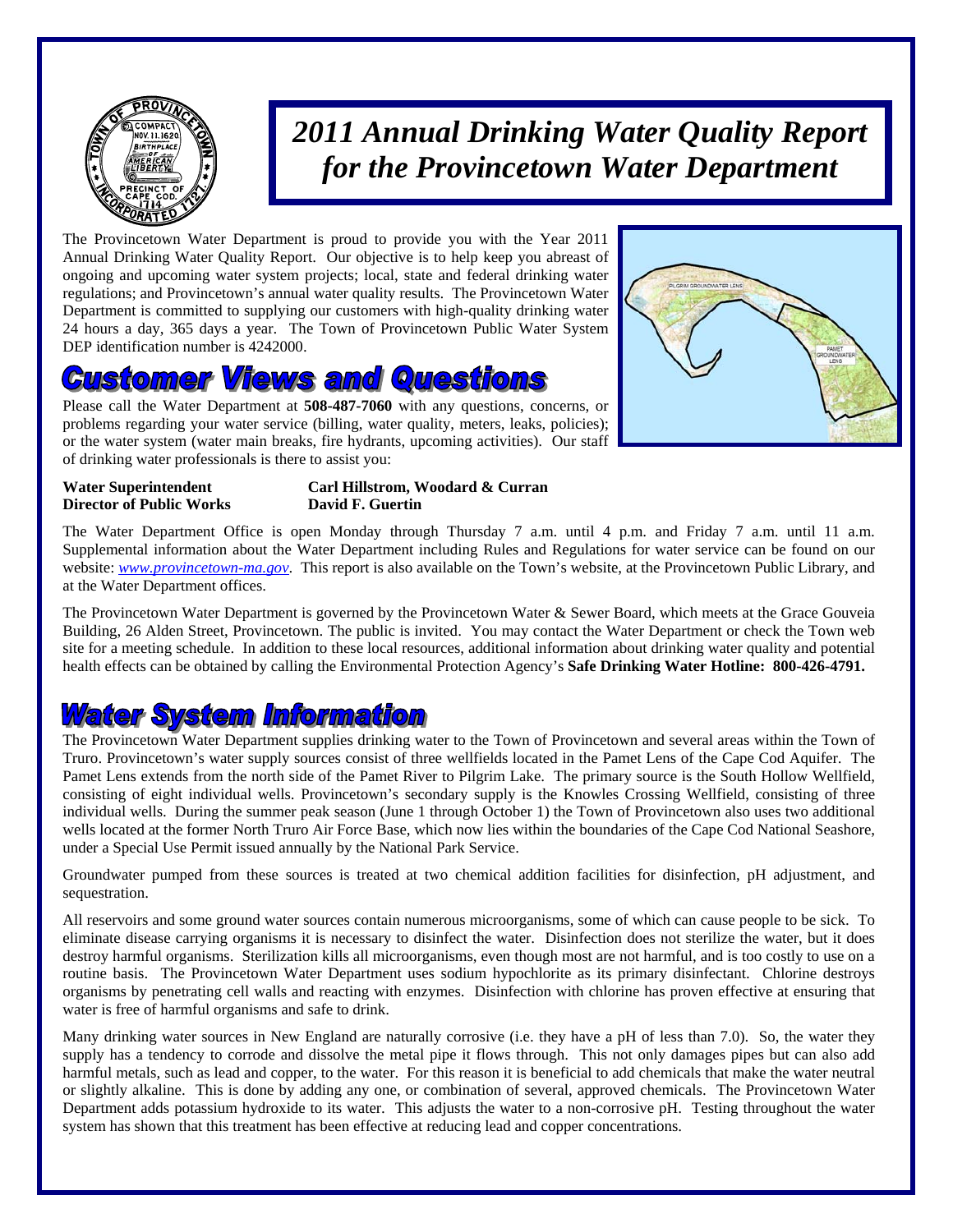Iron and manganese are often present in groundwater at levels that can discolor the water, or cause it to take on unpleasant odors or tastes. Even though the water may still be safe to drink, treatment is often desirable. Treatment consists of adding a polyphosphate to the water. This results in a chemical reaction, known as sequestration, which prevents the iron and manganese from forming nuisance particles.

 All chemicals used for disinfection, pH adjustment, and sequestration are approved by one of the following organizations: National Sanitation Foundation (Now known as NSF International), or UL, both accredited by the American National Standards Institute (ANSI). Chemicals also have to meet performance standards established by the American Water Works Association.

Treated water from the wellfields is pumped into the water distribution network and delivered through a 12-inch transmission main traveling from South Hollow Road and along Shore Road in North Truro to the Provincetown town line. The water distribution system is made up of approximately 38 miles of pipe of varying size between 16-inches and 6-inches in diameter. The water distribution system also includes two water storage tanks: the Mt. Gilboa tank in the east end of Provincetown which has a capacity of approximately 2.7 million gallons; and the Winslow Street tanks located adjacent to Veteran's Memorial Community Center, which has a capacity of 3.8 million gallons. Together these two water storage tanks provide water during peak hourly water demands and for fire protection.

# *Cross-Commection Control*

A cross-connection is an existing or potential connection through which drinking water could be contaminated or polluted due to a backflow or backsiphonage. Regulations are specific as to the water supplier's and water user's responsibilities regarding crossconnection protection. The water supplier has the responsibility to prevent contamination of the water system from the source to the user's connection, and the user is responsible for keeping contaminants out of the water system from their connection. Common cross-connections are heating, cooling, fire protection, and irrigation systems. Garden hoses are a common source of cross-connection at our homes as they are often contaminated with soaps, cleaning chemicals, fertilizers, pool water, etc. The Provincetown Water Department recommends the installation of backflow prevention devices, such as a low cost hose bib vacuum breaker, for all inside and outside hose connections. You can purchase this at a hardware store or plumbing supply store.

The Provincetown Water Department maintains a DEP-approved cross-connection program whereby all industrial, commercial, and institutional premises are surveyed for cross-connections and, when identified, mandates their elimination or the installation of appropriate cross-connection control device(s). For more information regarding cross-connection control, contact Carl Hillstrom at the Provincetown Water Department.

## **Source Water Assessment and Protection**

The Source Water Assessment and Protection (SWAP) program assesses the susceptibility of public water supplies to potential contamination by microbiological pathogens and chemicals. A susceptibility ranking of high was assigned to this system using information collected by the DEP. Pesticide storage and use, gas stations, junk yards and salvage yards, military facilities, and underground storage tanks were identified as sources of potentially significant contamination located within the source water areas. For more information, contact Carl Hillstrom. The complete SWAP report is available at the Water Department Office, 26 Alden Street or on the website *http://www.mass.gov/dep/water/drinking/4242000.pdf*.

# **Public Health and Drinking Water**

The sources of drinking water **(**both tap water and bottled water**)** include rivers, lakes, streams, ponds, reservoirs, springs, and wells. As water travels over the surface of the land or through the ground, it dissolves naturally occurring minerals, and in some cases, radioactive material, and can pick up substances resulting from the presence of animals or from human activity.

Contaminants that may be present in source water include: **Microbial Contaminants**, such as viruses, and bacteria, that may come from sewage treatment plants, septic systems, agricultural livestock operations, and wildlife. **Pesticides and Herbicides**, which may come from a variety of sources such as agriculture, urban stormwater runoff, and residential uses. **Inorganic Contaminants**, such as salts and metals, which can be naturally-occurring or result from urban stormwater runoff, industrial, or domestic wastewater discharges, oil and gas production, mining, or farming. **Organic Chemical Contaminants**, including synthetic and volatile organic chemicals, which are by-products of industrial processes and petroleum production, and can also come from gas stations, urban stormwater runoff, and septic systems. **Radioactive Contaminants,** which can be naturally occurring or be the result of oil and gas production and mining activities.

**In order to ensure that tap water is safe** to drink, the Department and EPA prescribe regulations that limit the amount of certain contaminants in water provided by public water systems. The Food and Drug Administration (FDA) and the Massachusetts Department of Public Health regulations establish limits for contaminants in bottled water that must provide the same protection for public health.

**Drinking water, including bottled water,** may reasonably be expected to contain at least small amounts of some contaminants. The presence of contaminants does not necessarily indicate that water poses a health risk. More information about contaminants and potential health effects can be obtained by calling the EPA's Safe Drinking Water Hotline (800-426-4791).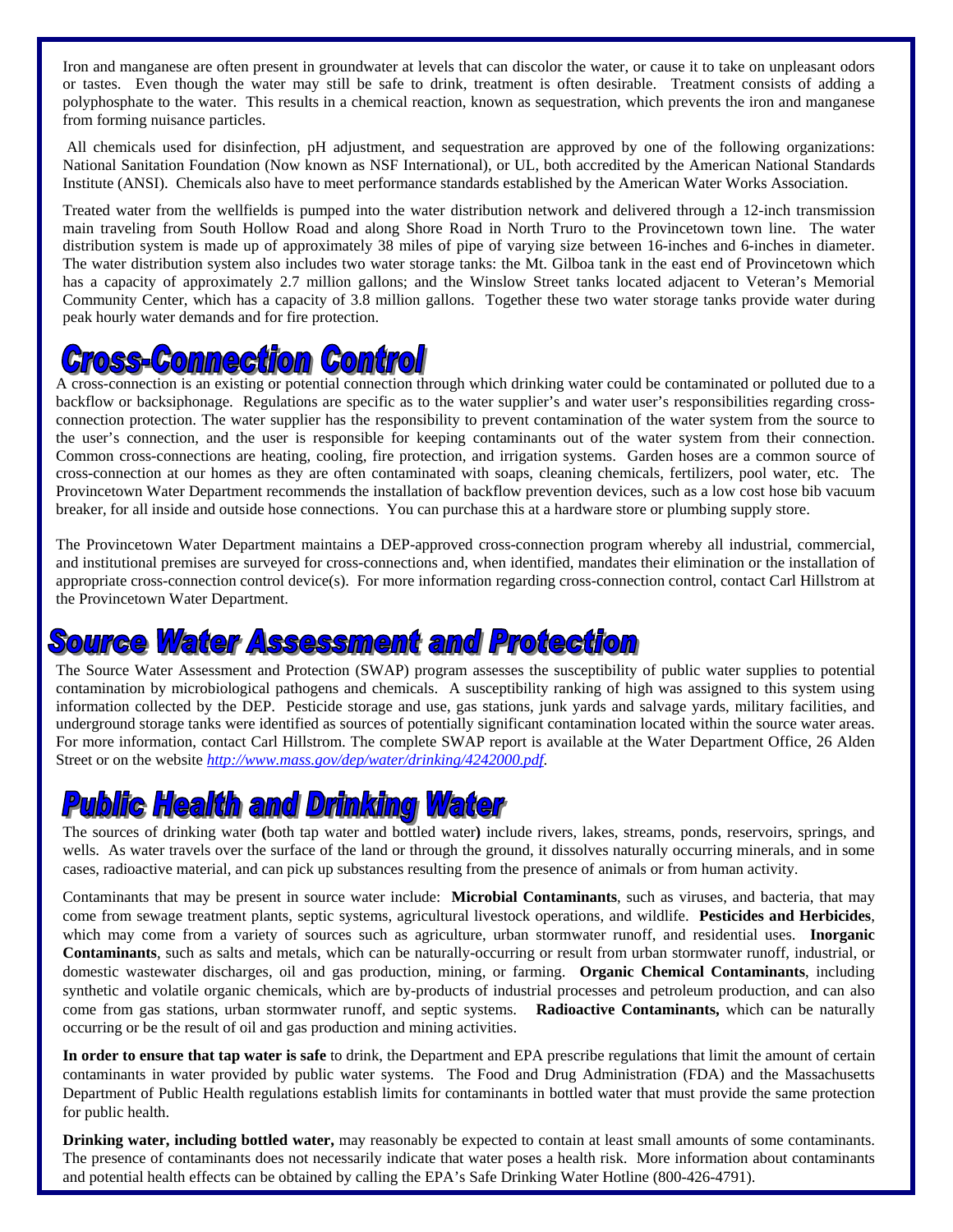**Some people may be more vulnerable** to contaminants in drinking water than the general population. Immuno-compromised persons such as persons with cancer undergoing chemotherapy, persons who have undergone organ transplants, people with HIV/AIDS or other immune system disorders, some elderly, and infants can be particularly at risk from infections. These people should seek advice about drinking water from their health care providers. EPA/Centers for Disease Control and Prevention (CDC) guidelines on appropriate means to lessen the risk of infection by *Cryptosporidium* and other microbial contaminates are available from the Safe Drinking Water Hotline (800-426-4791); Web page www.epa.gov/safewater) or the Massachusetts DEP (Southeast Regional office 508-946-2700; Web page www.state.ma.us/dep).

**If present, elevated levels of lead can cause serious health problems,** especially for pregnant women and young children. Lead in drinking water is primarily from materials and components associated with service lines and home plumbing. The Provincetown Water Department is responsible for providing high quality drinking water, but cannot control the variety of materials used in plumbing components. When your water is sitting for several hours, you can minimize the potential for lead exposure by flushing your tap for 30 seconds to 2 minutes before using water for drinking or cooking. If you are concerned about lead in your water, you may wish to have your water tested. Information on lead in drinking water, testing methods, and steps you can take to minimize exposure is available from the Safe Drinking Water Hotline or at www.epa.gov/safewater/lead.

# <u> Water Quality Summary</u>

The Water Department is committed to providing our customers with the highest quality drinking water that meets or exceeds state drinking water standards and performs regular sampling (monthly or more frequently) throughout the distribution system to monitor water quality. Over the course of the year the Water Department performs over 1,000 water analyses, testing for more than 120 different contaminants, to ensure that our water meets these standards.

The following table lists all the drinking water contaminants that were detected during the 2011 calendar year or during the most recent sampling period within the past five years. These were the only contaminants detected in all the monitoring required by the state. The presence of these contaminants in the water does not necessarily indicate that the water poses a health risk. Unless otherwise noted, the data presented in this table is from testing done from January 1 through December 31, 2011. The state requires us to monitor for certain contaminants less than once per year because the concentrations of these contaminants are not expected to vary significantly from year to year. Some of the data, though representative of the water quality, is more than one year old.

### **Regulated Contaminants**

| ---------------------------------- |                    |                              |                              |            |             |                                                                                                |                  |  |
|------------------------------------|--------------------|------------------------------|------------------------------|------------|-------------|------------------------------------------------------------------------------------------------|------------------|--|
| Contaminant (units)                | Date(s)<br>Sampled | Highest<br>Level<br>Detected | Range of<br><b>Detection</b> | <b>MCL</b> | <b>MCLG</b> | <b>Typical Source(s) of Contaminant</b>                                                        | Violation<br>Y/N |  |
| Nitrate (ppm)                      | 2011               | 0.48                         | $0.46 - 0.48$                | 10         |             | Run-off from fertilizer; leaching from<br>septic tanks; sewage; erosion of natural<br>deposits | Ν                |  |

### **Inorganic Contaminants**

### **Organic Chemical Contaminants**

|                     | Date(s) | <b>Highest</b><br>Level | Range of         |     |             |                                                | Violation |
|---------------------|---------|-------------------------|------------------|-----|-------------|------------------------------------------------|-----------|
| Contaminant (units) | Sampled | Detected                | <b>Detection</b> | MCL | <b>MCLG</b> | Typical Source(s) of Contaminant               | Y/N       |
| Tetrachloroethvlene | 2011    | .5                      | $0.78 - 1.5$     |     |             | Leaching<br>asbestos<br>lined<br>from<br>vinvl | N         |
| (ppb)               |         |                         |                  |     |             | cement pipe                                    |           |

### **Disinfectant and Disinfection By-Products**

|                                                 | Date(s) | Highest<br>Annual | Range of         |            |           | <b>Typical Source(s) of Contaminant</b> | Violation |
|-------------------------------------------------|---------|-------------------|------------------|------------|-----------|-----------------------------------------|-----------|
| Contaminant (units)                             | Sampled | Average           | <b>Detection</b> | <b>MCL</b> | MCLG      |                                         | Y/N       |
| Chlorine (ppm)                                  | 2011    | 0.92              | $0.31 - 1.37$    | $MRDL=4$   | $MRDLG=4$ | Water additive used to control microbes |           |
| <b>Total Trihalomethanes</b><br>$(TTHMS)$ (ppb) | 2011    | 7.37              | $3.31 - 11$      | 80         | N/A       | By-product of water chlorination        |           |
| Haloacetic Acids<br>(HAA5) (ppb)                | 2011    | 4.33              | $ND - 87$        | 60         | N/A       | By-product of water chlorination        |           |

### **Lead and Copper**

| Contaminant (units) | Date(s)<br>Sampled | 90 <sup>th</sup><br>Percentile | <b>Action Level</b> | <b>MCLG</b> | # of Sites<br>Sampled | # of Sites<br>above the<br>AL | <b>Typical Source(s) of Contaminant</b>                                                                      |
|---------------------|--------------------|--------------------------------|---------------------|-------------|-----------------------|-------------------------------|--------------------------------------------------------------------------------------------------------------|
| Lead (ppb)          | 2011               |                                | 15                  |             | 30                    |                               | Corrosion of household plumbing<br>systems; erosion of natural deposits                                      |
| Copper (ppm)        | 2011               | 0.24                           | 1.3                 |             | 30                    |                               | Corrosion of household plumbing<br>systems; erosion of natural deposits;<br>leaching from wood preservatives |